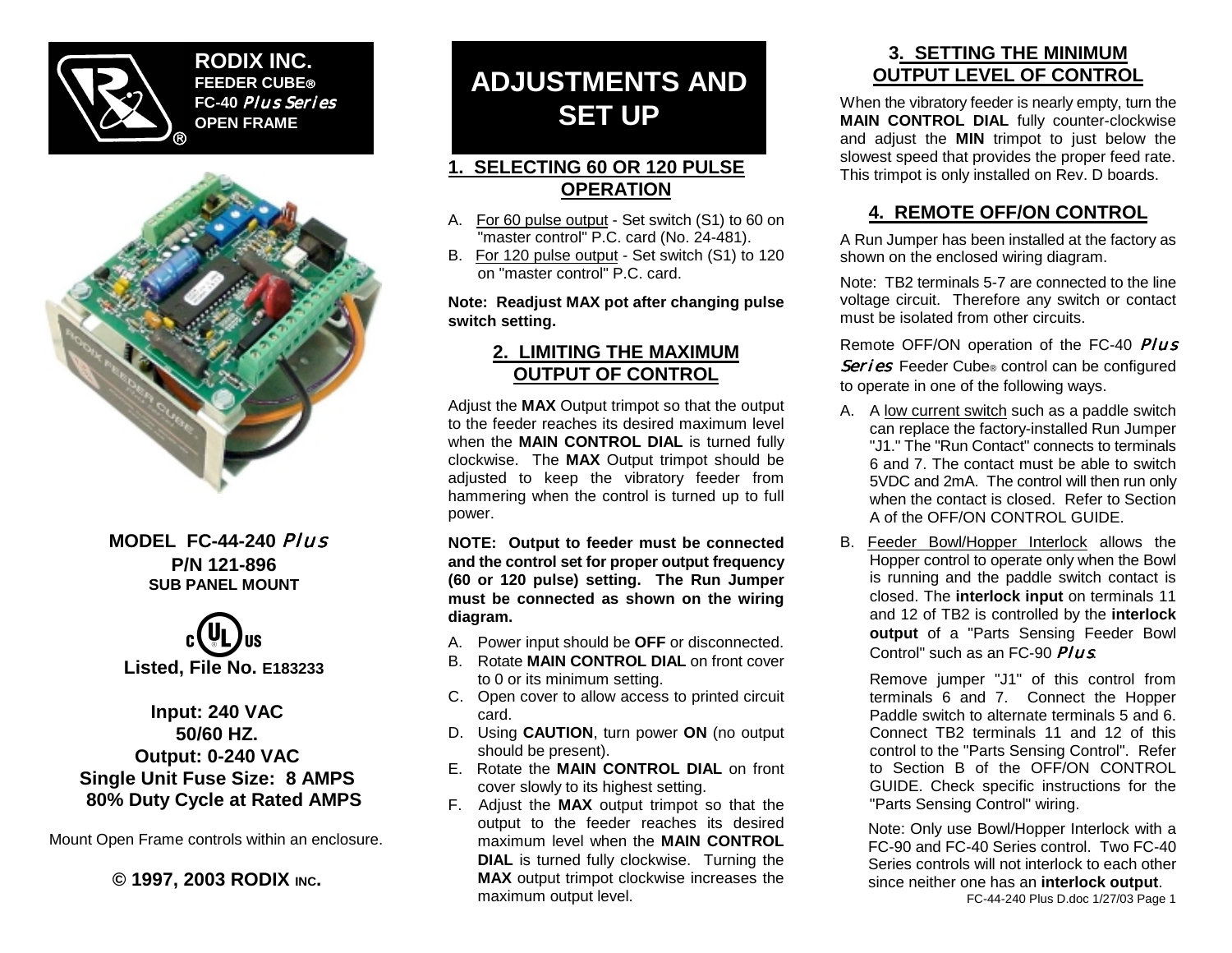- C. Low Voltage DC can be used to turn the control **ON** and **OFF.** Move jumper "J1" from terminal 7, to terminal 5, (6 remains the same). Then connect the positive signal (+5 to 30VDC @ 10mA) to terminal 12 and the negative to terminal 11 of TB2. The control will now turn **ON** when the DC signal is present at terminals 11 and 12 of TB2. This input is optically isolated. Refer to Section C of the OFF/ON CONTROL GUIDE.
- D. AC Voltage may be used to turn the control **ON** and **OFF**. This requires a 105-250VAC signal, with 2mA maximum off-state leakage. Set up the control by moving the jumper "J1" from terminal 7, to terminal 5, (6 remains the same). Connect the 105-250VAC Signal to terminal 12 (L1) and the common (L2) to terminal 10 of TB2. The FC-40 control will now turn **ON** whenever the AC signal is applied to terminals 10 and 12 of TB2. This input is optically isolated. Refer to Section D of the OFF/ON CONTROL GUIDE.

#### **5. MAIN CONTROL DIAL**

The output power is controlled by the **MAIN CONTROL DIAL**. A special logarithmic-tapered power-out curve (non-linear) spreads the power broadly across the **MAIN CONTROL DIAL** to help give maximum "Fine Control" over the output speed of the vibratory feeder. When very precise adjustment of the **MAIN CONTROL DIAL** is needed, increase the MIN trimpot setting and/or decrease the MAX trimpot setting. Use of an external analog signal in place of the control potentiometer is not recommended.

An optional 5-turn pot kit, P/N 123-191 allows work instructions to specify a precise operating range.

#### **6. SETTING THE SOFT-START**

The start-up of the control output can be adjusted to ramp up to the desired output level instead of starting abruptly. This keeps parts from falling off the tooling of a vibratory feeder when it turns on; it can reduce hammering during turn on; it can also simulate a paddle switch ON delay. Adjust the **SOFT** Start trimpot clockwise for the gentlest start (about a 10-second ramp up to full output). Turn the trimpot fully counter-clockwise for no soft start.

## **7. REMOTE SPEED CONTROL**

Remote control of the output power level can be accomplished by using an optional **Step Up/Down Remote Speed Interface P/N 123-120**.

#### **8. ADVANCED FEATURE PROGRAMS**

Advanced features are available for specialized applications. These features can be enabled by the end user: 60 pulse waveform reversal; Main Control Dial follows a fixed curve; Control output turns off when the Main Control Dial is at 0; MIN pot disable, Power conservation mode; High speed/low speed/off operation; and Low pulse rates of 30, 20, 15, 10. For a full description of these features, please download the FC-40 Plus Advanced Application Note.

#### **WARNING:**

**Fuses should be replaced with Littelfuse 3AB "Fast Acting" type or equivalent of manufacturer's original value.**

**Mounting this control on a vibrating surface will void the warranty.**

#### **WARRANTY**

**Rodix Control Products are Warranted to be free from defects in material and workmanship under normal use for a period of two years from date of shipment.** For the full description of the warranty, terms, and software license, please contact the factory.

For assistance installing or operating your Rodix Control please call the factory or visit our web site. Technical help is available to answer your questions and Fax any needed information. To return a control for IN or OUT of Warranty Service, please ship it prepaid to:

**Rodix Inc., ATTN: Repair Department** If under Warranty, Rodix will repair or replace your control at no charge; If out of Warranty, we will repair it and you will be billed for the repair charges (Time and Material) plus the return freight. Quotes for repairs are available upon request. A brief note describing the symptoms is appreciated by our Technicians.

Feeder Cube ® is a registered TM of Rodix Inc.

#### **DIMENSIONS**





#### **RODIX, INC.**

**4904 Colt Road, Rockford, IL 61109 Toll Free (800) 562-1868 E-mail custserve@rodix.com FAX (815) 874-6604 www.rodix.com**

FC-44-240 Plus D.doc 1/27/03 Page 2